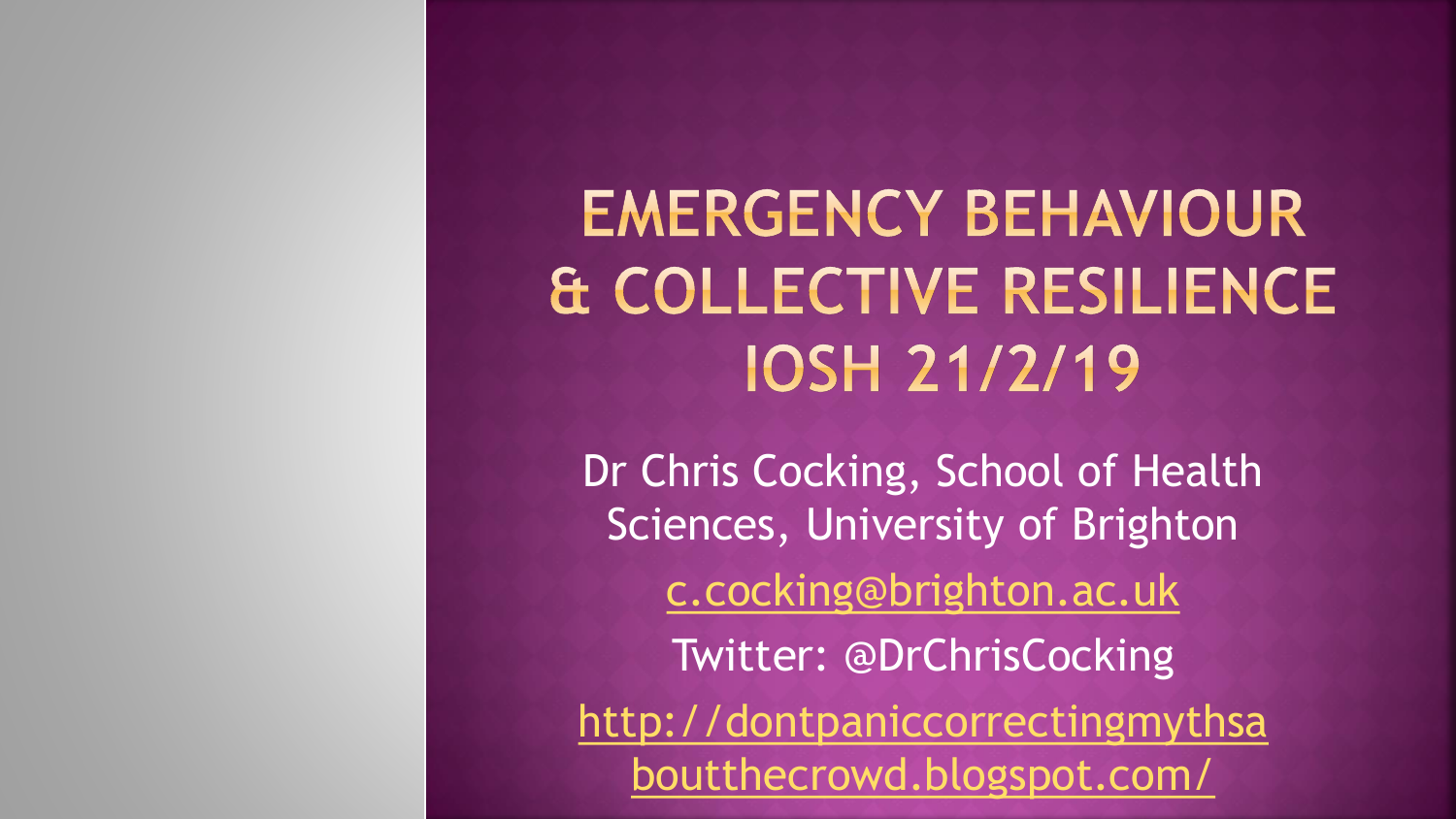

#### • Contexts to study of crowd behaviour

- **Industa** Irrationalist approaches
- **Social Identity Models**

#### • Research into crowd behaviour in emergencies

• Implications for crowd safety management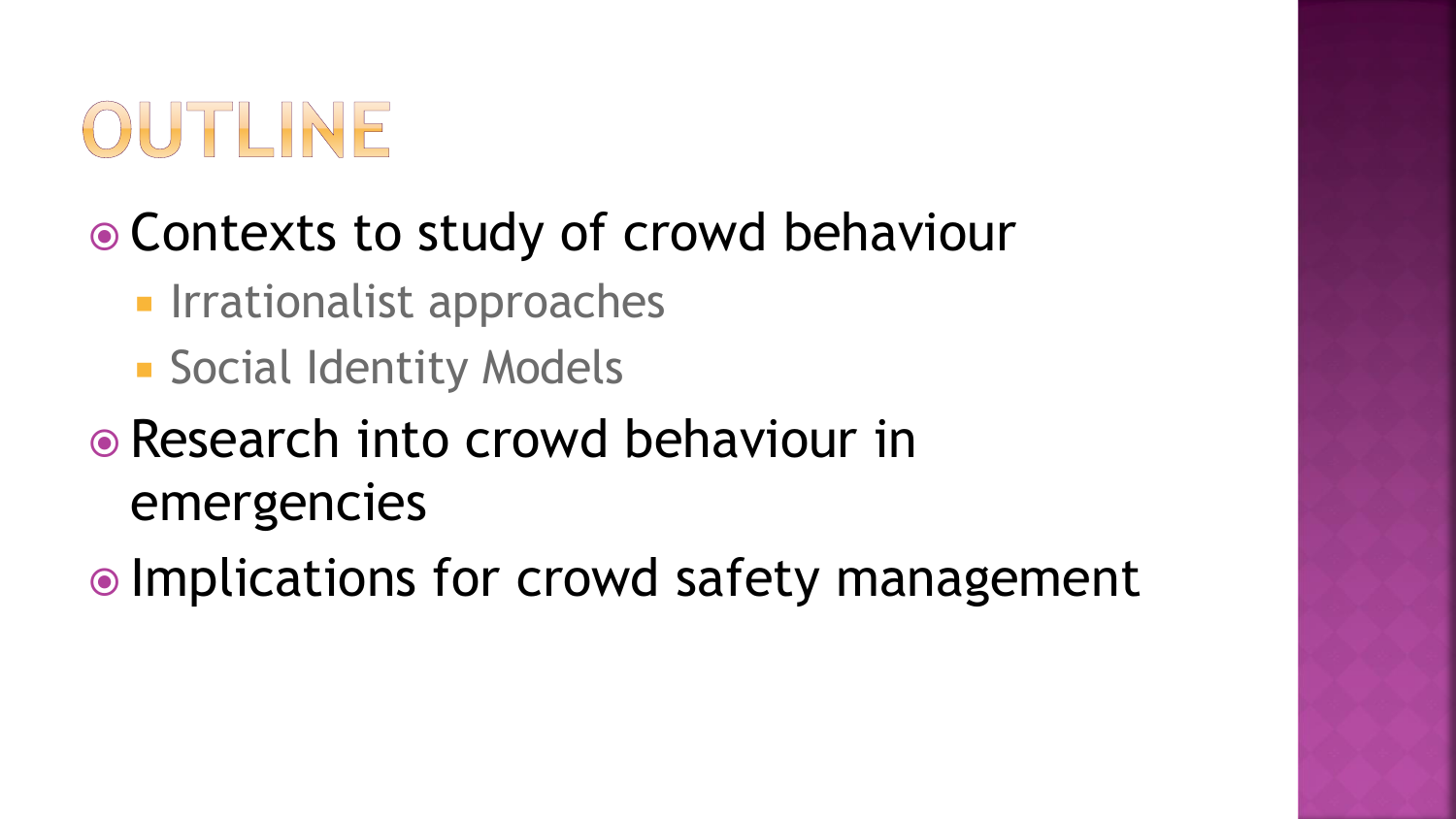#### LE BON & IRRATIONALIST MODELS

Crowds inherently irrational

Crowd members lose individuality to collective 'mob mentality'

Crowds either actual or potential threat to status quo & should be treated as such by authorities

Ignores social context in which crowds occur

**THE CROWD A Study of the Popular Mind Gustave Le Bon**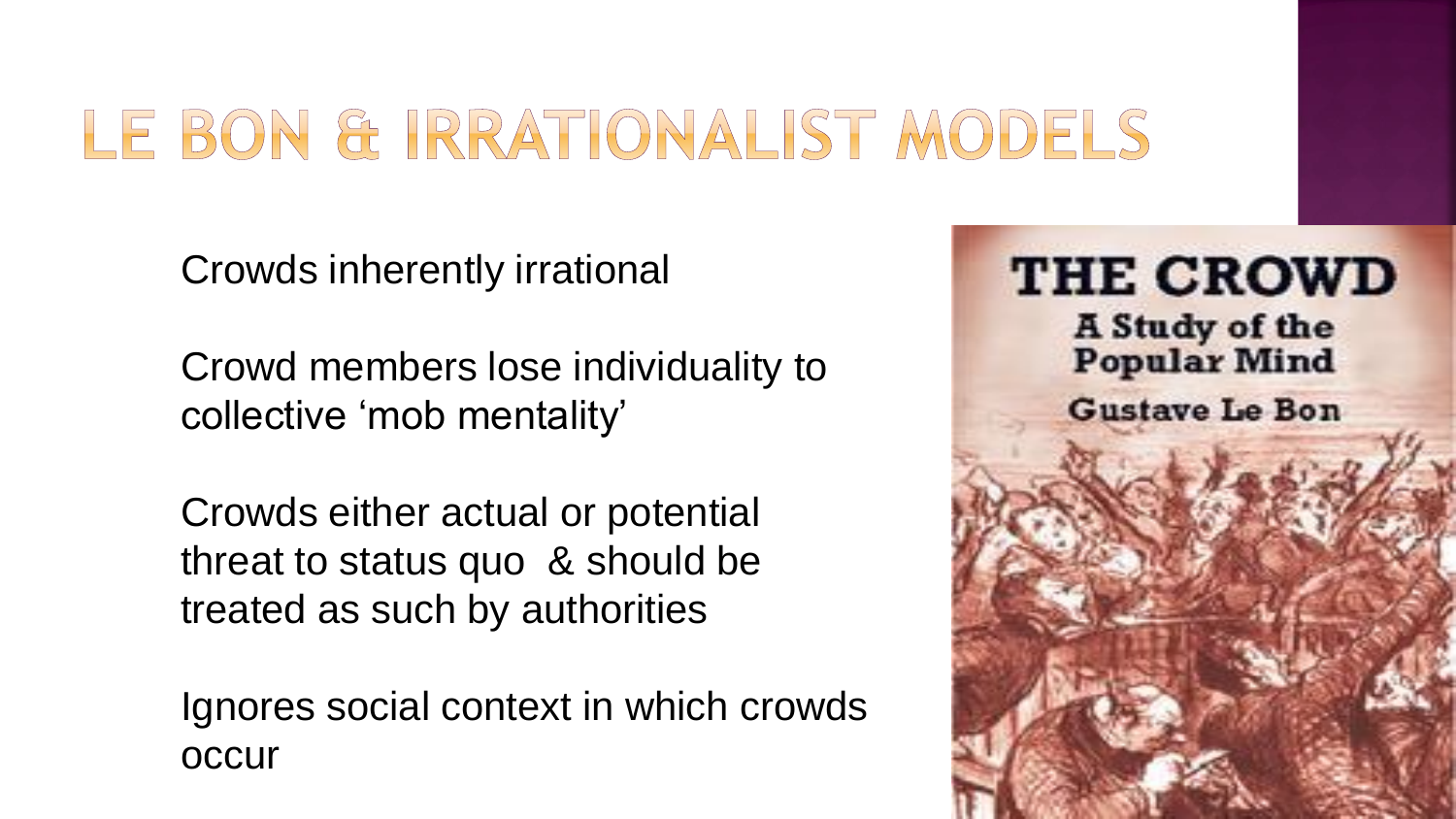### PANIC MODEL

#### From irrationalist traditionsees crowds as 'mad'

Threat causes emotion to overwhelm reason

Collective identity breaks down Selfish behaviours- pushing, trampling

Contagion- behaviours spread uncritically to crowd as a whole



INSIDE THE IROQUOIS THEATER WHILE THE FIRE RAGED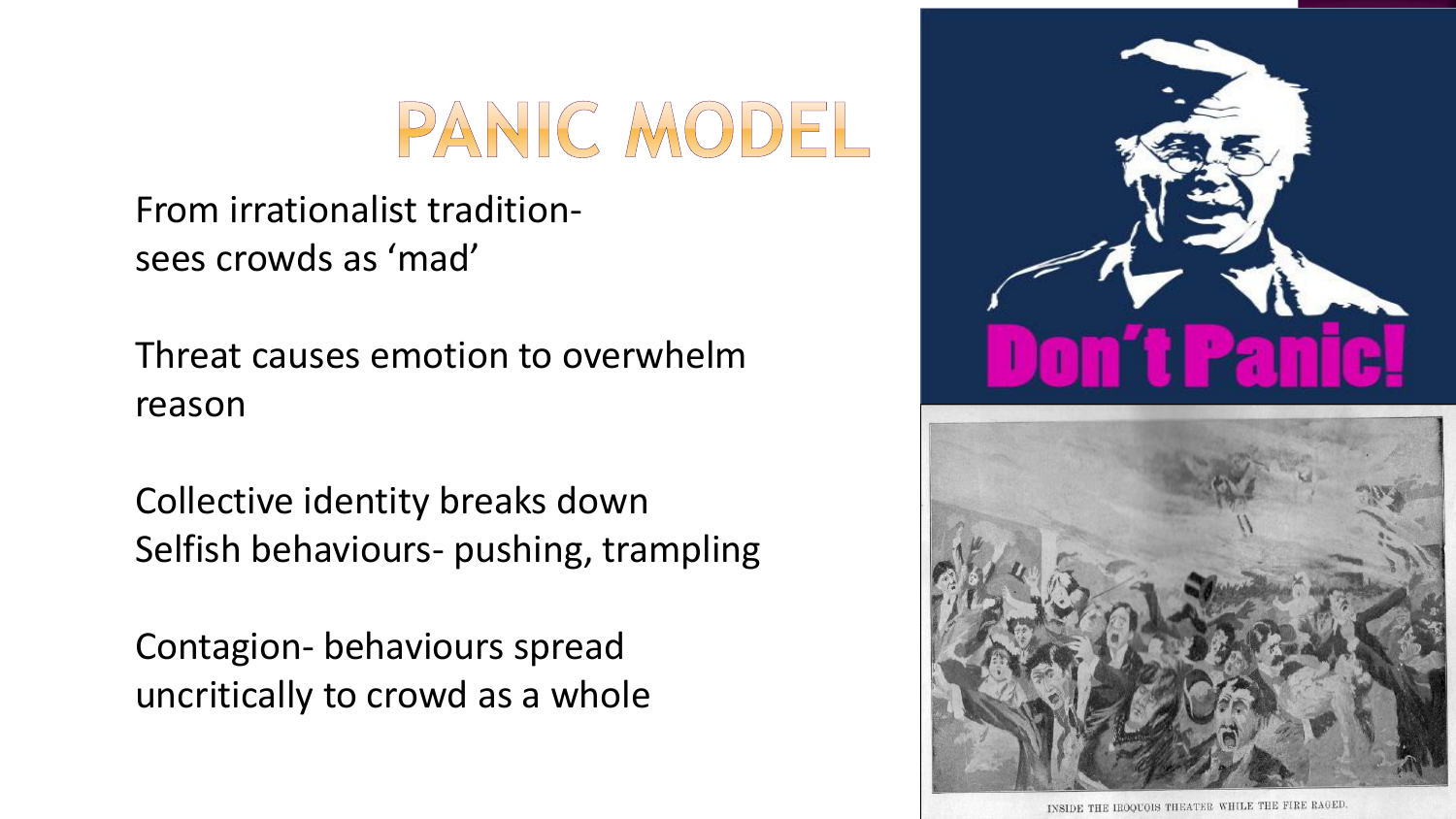# PANIC MODEL-IMPLICATIONS

- Emergencies seen as potential public order problem & planning strategy can reflect this
- . Info withheld to prevent 'panic'
	- **code words used to avoid saying 'fire'**
- Crowd seen as problem rather than possible resource



**1989 Hillsborough disaster tragic example of** viewing crowds as public order (not safety) issue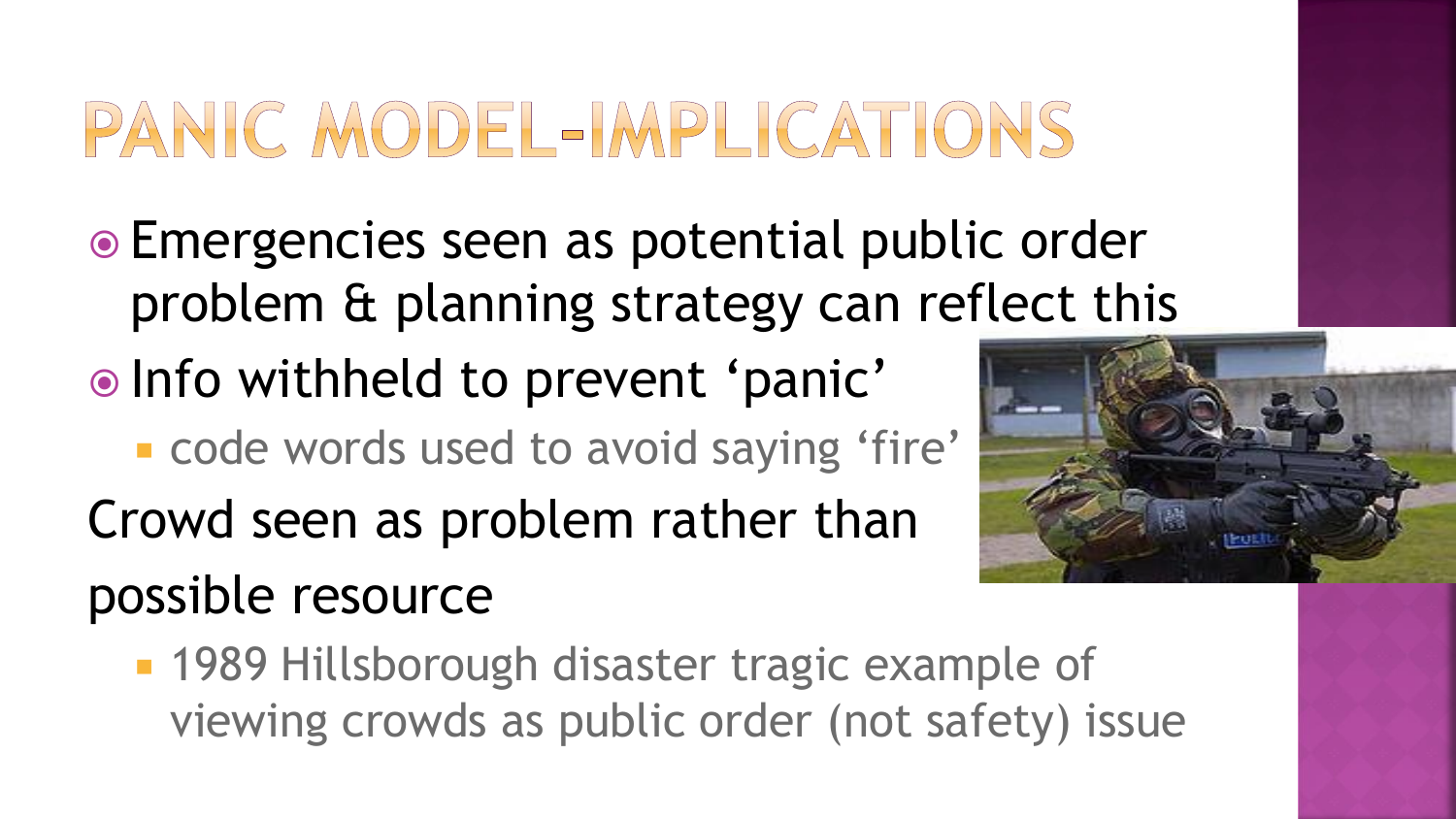# PROBLEMS WITH PANIC MODEL

- Mass panic rare- noticeable by absence in many different emergencies:
	- **Kings Cross underground fire (1987)**
	- **7/7/2005 London bombings**
	- 9/11- 'panic' <1% of behaviours recorded in WTC & pushers on stairwells told to wait in line
	- **People can behave selflessly even when death** seems inevitable (Grenfell Ray 'Moses' Bernard)
		- <https://www.bbc.co.uk/news/av/uk-44301256/grenfell-tower-inquiry-ray-moses-bernard-selfless-last-moments>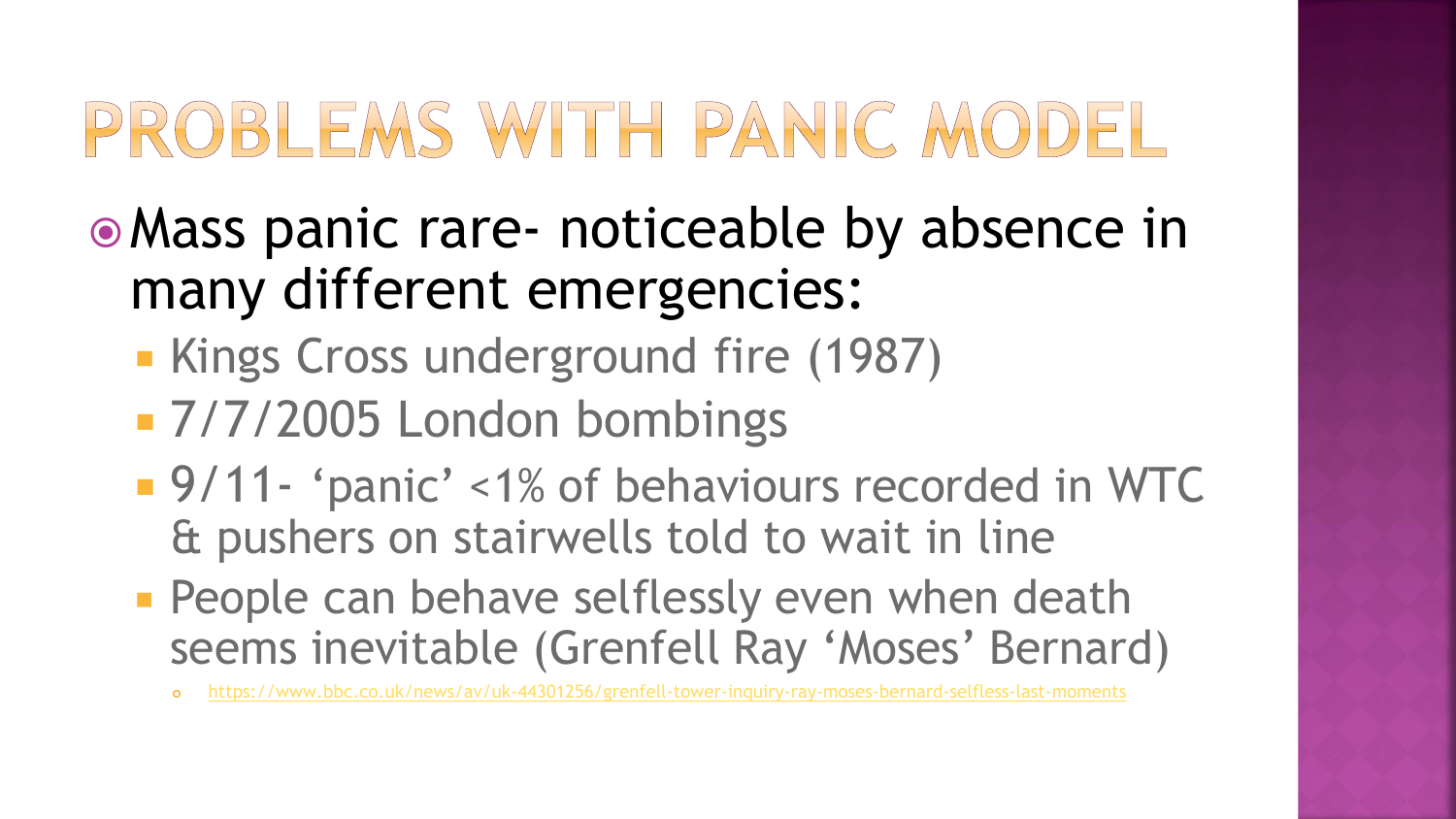# UNDER (NOT OVER) REACTION

'*When people die in fires, it's not because of panic, it's more likely to be the lack of panic*'

Neil Townsend, Divisional Officer, London Fire Rescue Service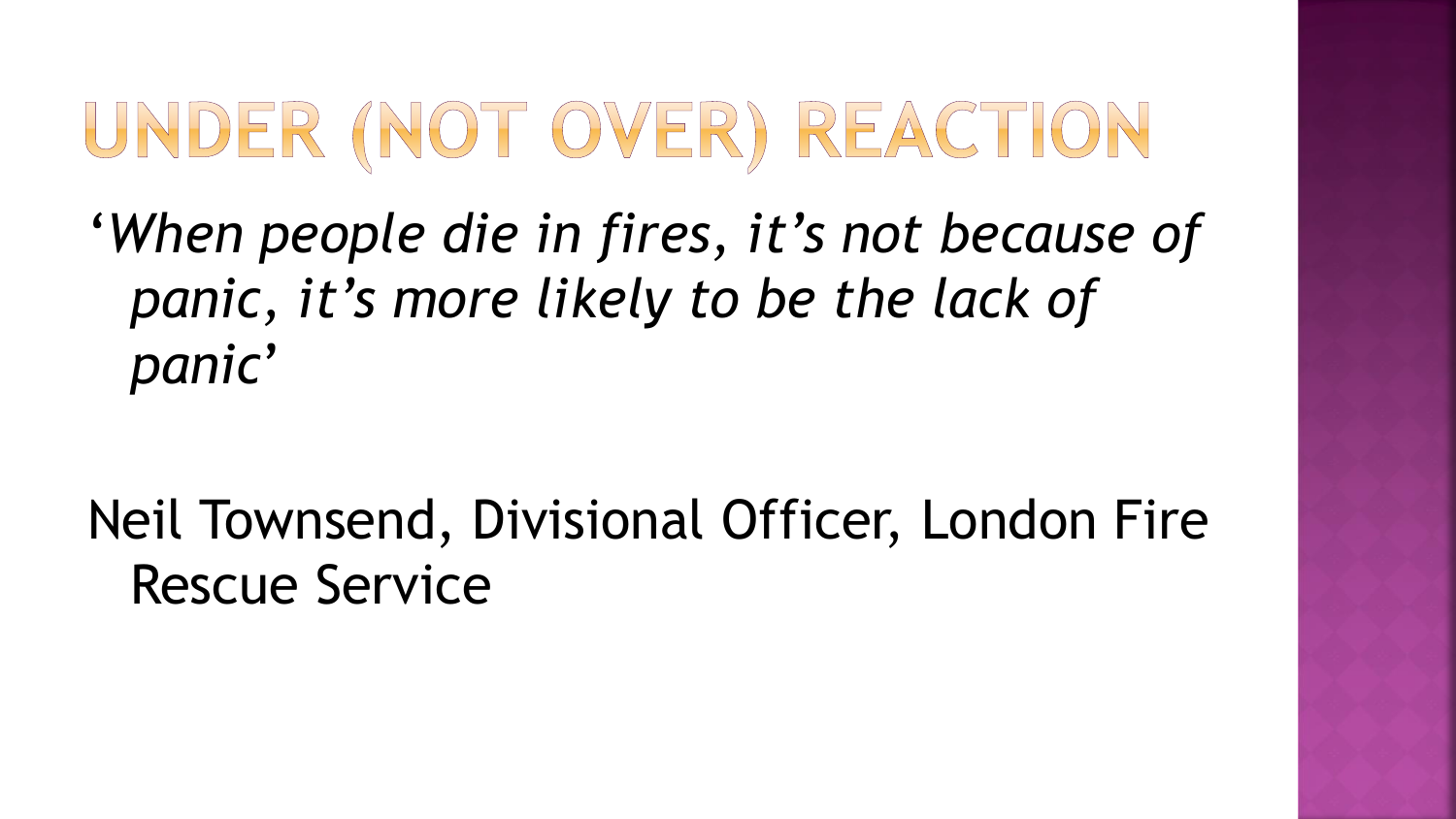# SOCIAL ATTACHMENT MODEL

- Developed by Mawson (2005)
	- Inspired by Bowlby's attachment work
- In times of stress, people seek out attachment figures
	- **a** affiliative behaviour
- Social norms rarely break down & people tend to evacuate together or die as a group (Cornwell, 2001)
- **But problems remain;** 
	- **IMPLACE STANDE IN CRY** Implies panic in crowd of strangers more likely
	- Neglects possibility that strangers may co-operate with each other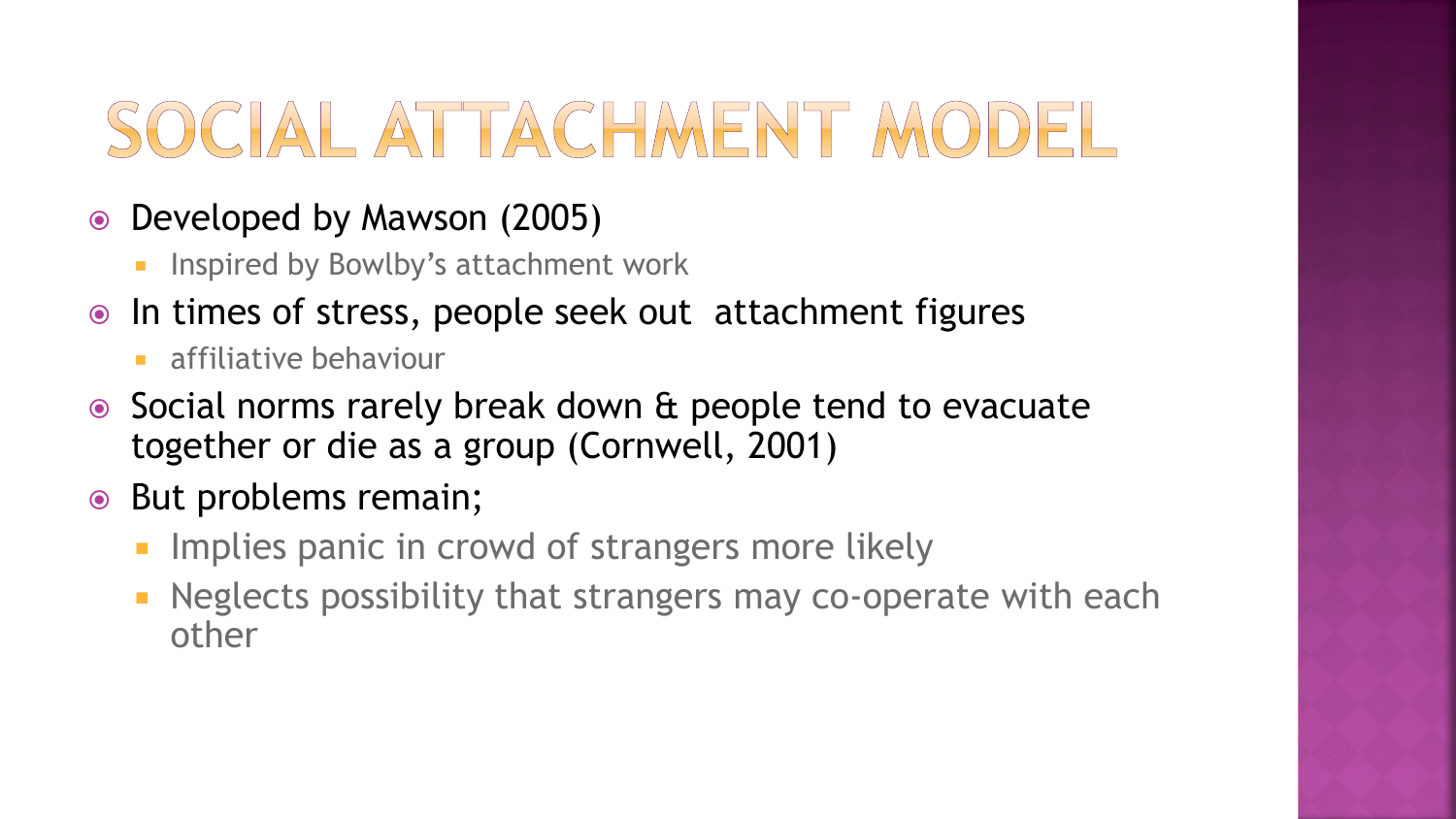#### SOCIAL IDENTITY MODEL OF COLLECTIVE RESILIENCE (SIMCR) DRURY ET AL (2009)

- Disasters create common identity in response to shared threat
	- 'we're all in this together'
- Results in orderly, altruistic behaviour as people escape common threat
- Co-operative rather than selfish behaviour predominates
- Lack of co-operation usually due to physical constraints
- Supported by evidence from emergencies
	- Those affected by disasters tend to behave better than expected & anti-social behaviour rare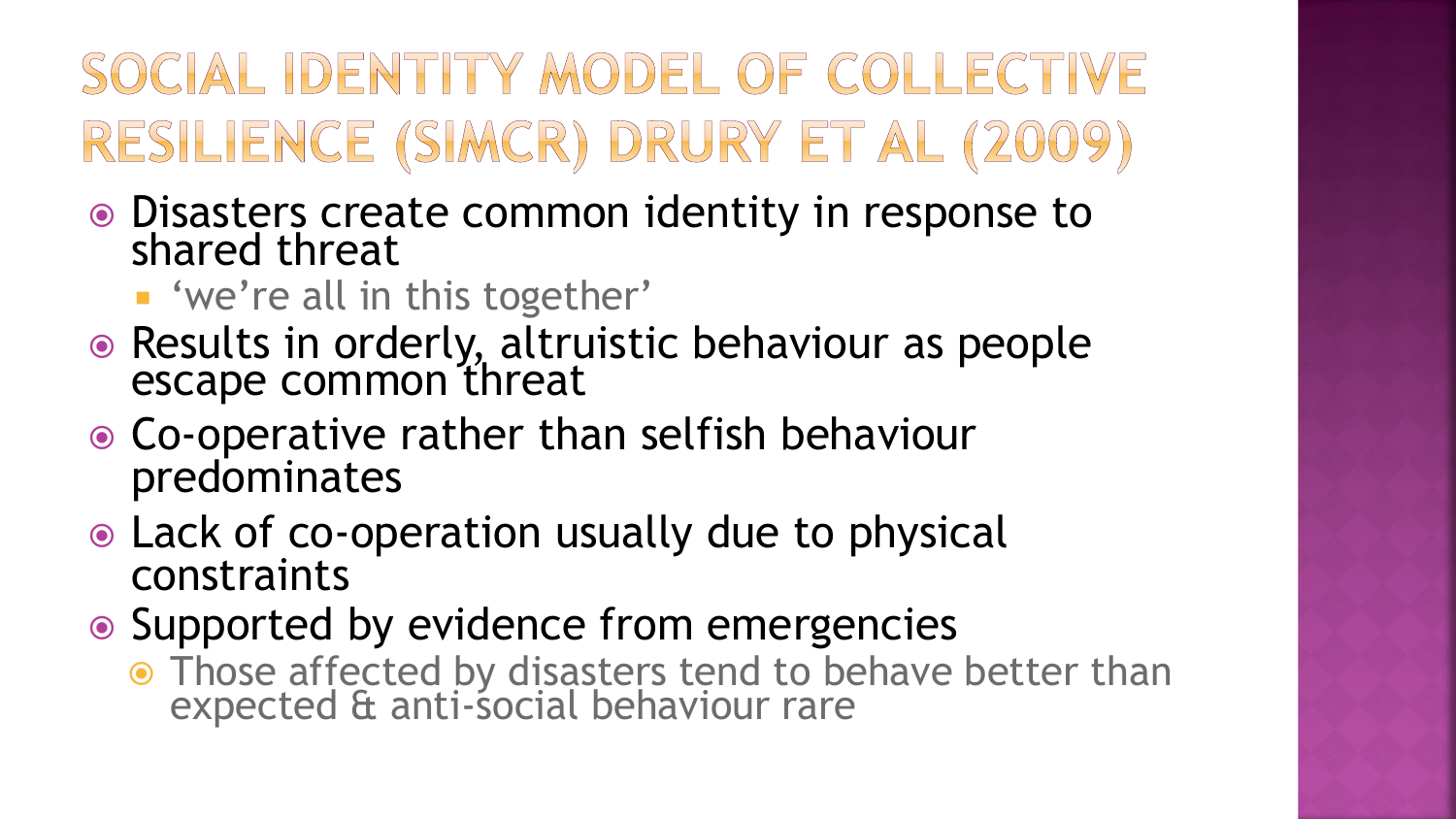# LONDON BOMBINGS 7/7/2005

Individual fear & distress, but no mass 'panic'

General calm & cooperation as common ID & social bonds emerged in response to shared threat

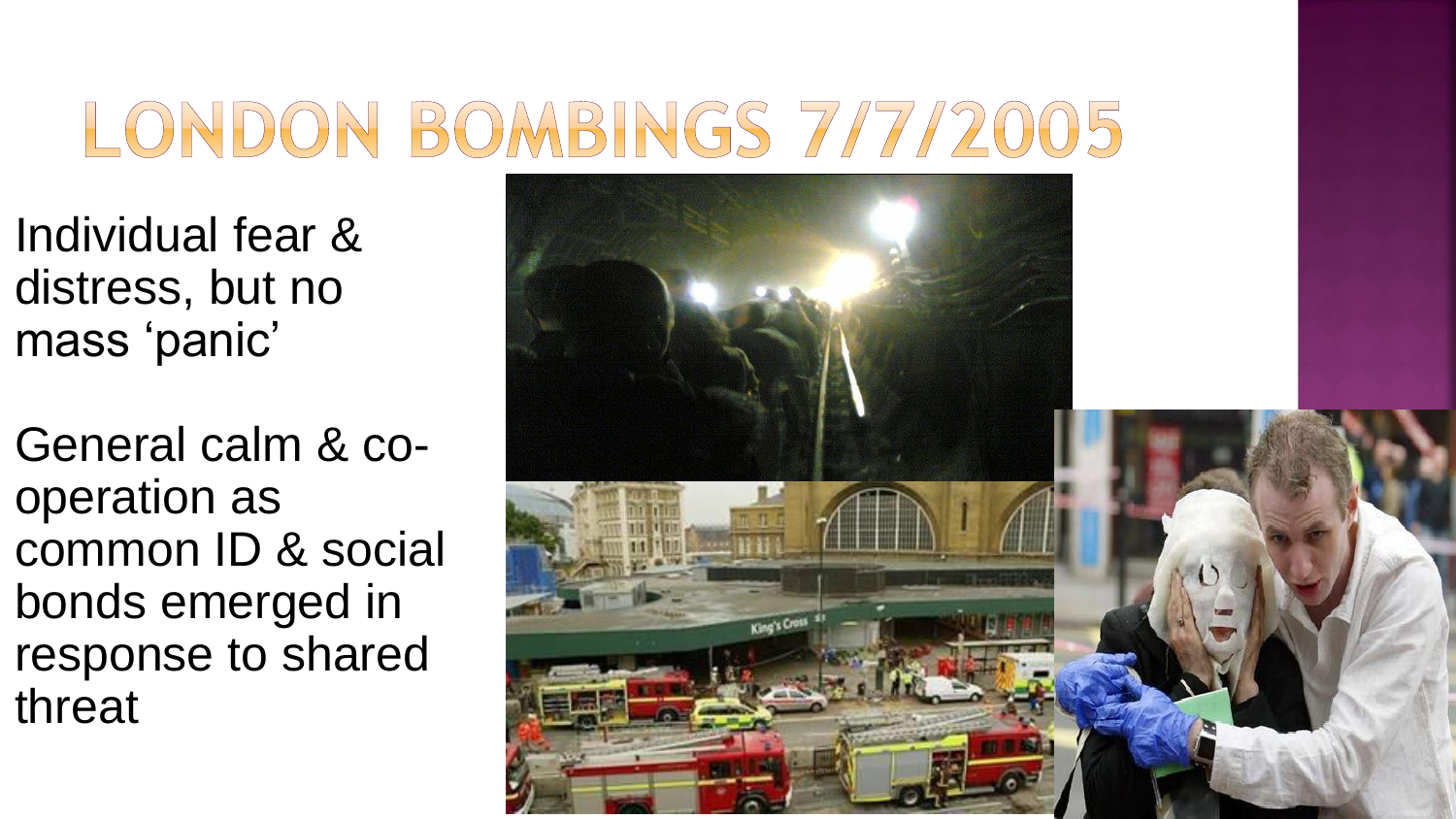

- Physical mass becomes psychological crowd
- *'One of the things which struck me about this experience is that one minute you are standing around strangers and the next minute they become the closest and most important people in your life. That feeling was quite extraordinary'*
	- **online account**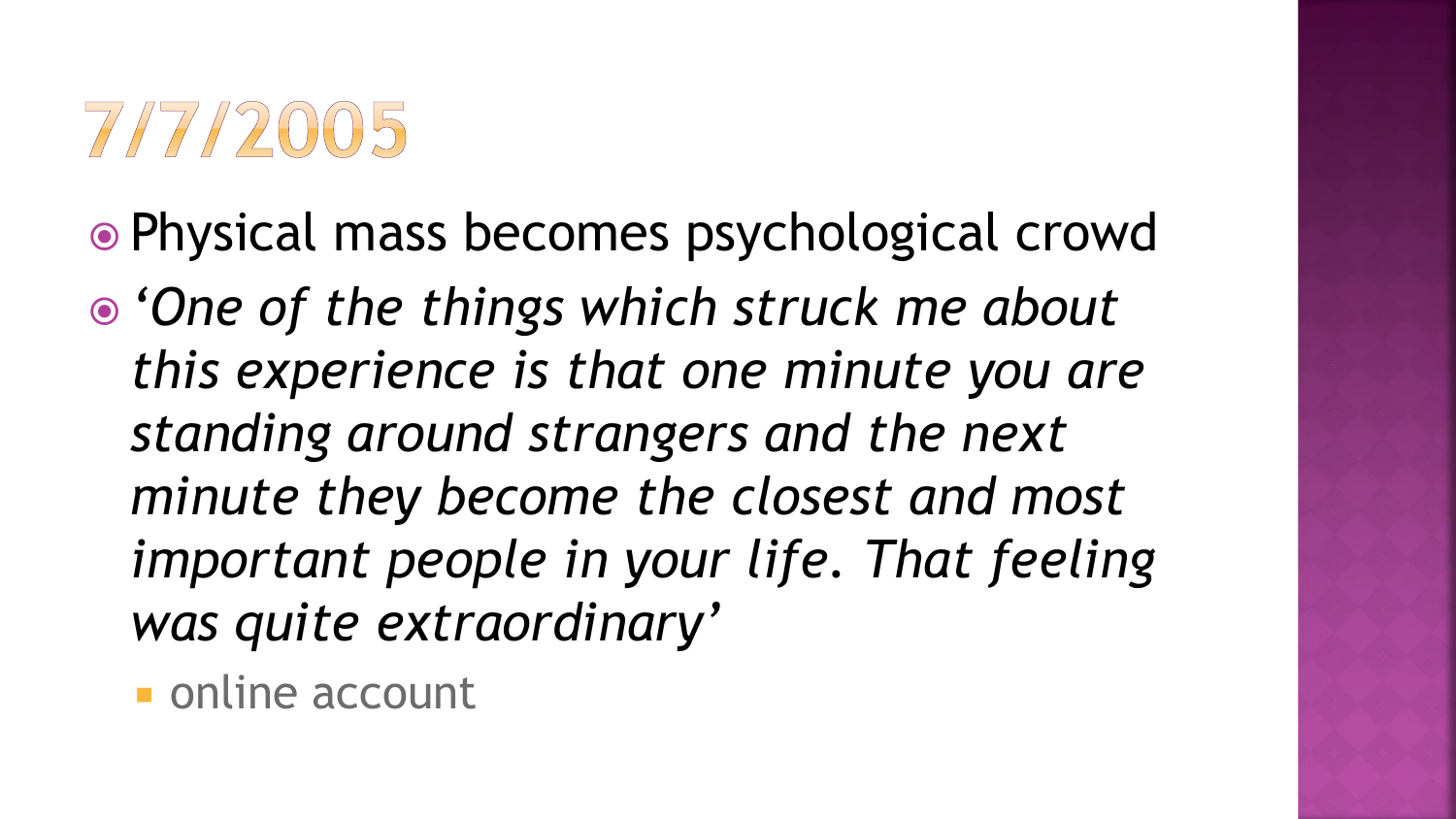# VENUE MANAGEMENT

- Tragedies often mis-represented as mass 'panic', 'stampedes' etc
- Detailed examination of events afterwards rarely supports irrationalist conclusions
- 'Panic' often used as explanation to deflect blame away from possible crowd/venue mismanagement & victims often cast as villains (Cocking, 2015)
- Failure of infrastructure often contributory factor
	- Brazil 2013 nightclub tragedy- only 1 working fire exit
	- [http://dontpaniccorrectingmythsaboutthecrowd.blogspot.com/2013/01/dont-blame-brazilian-nightclub-fire](http://dontpaniccorrectingmythsaboutthecrowd.blogspot.com/2013/01/dont-blame-brazilian-nightclub-fire-on.html)on.html
	- S Korea hospital fire 2018- no sprinklers
		- <http://www.bbc.co.uk/news/world-asia-42828023>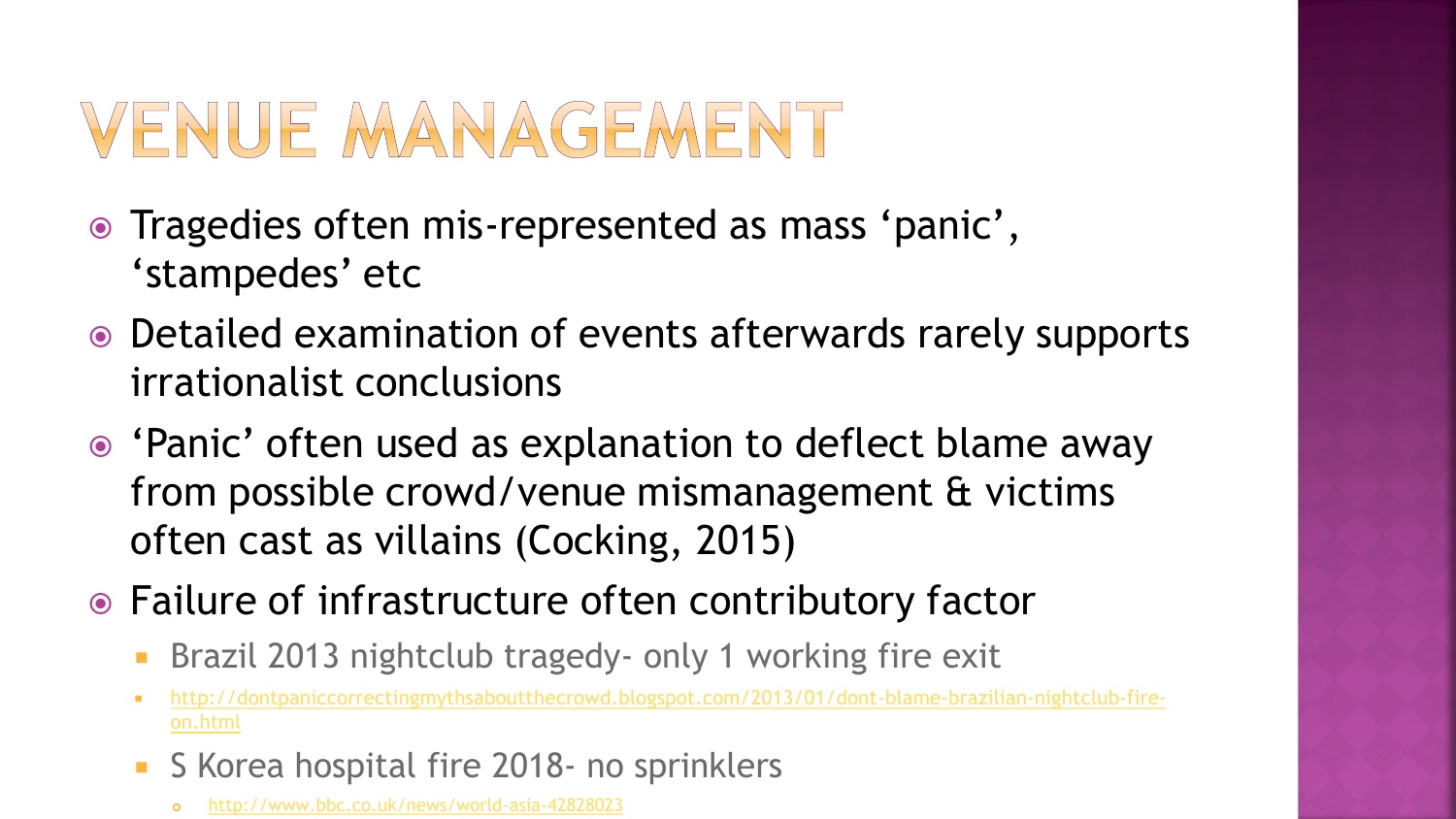# COMMON MISCONCEPTIONS

- Pushing in crowds often unintentional
	- **Especially if density reaches dangerous levels & pressure** waves surge through crowd
- Main dangers physical not psychological
- Difference between crowd crush/collapse & 'stampede'
	- http://www.theguardian.com/world/2015/oct/03/hajj[crush-how-crowd-disasters-happen-and-how-they-can](http://www.theguardian.com/world/2015/oct/03/hajj-crush-how-crowd-disasters-happen-and-how-they-can-be-avoided)be-avoided
- When trying to avoid 'domino' effect, people may be forced to unwittingly step on others during crowd surges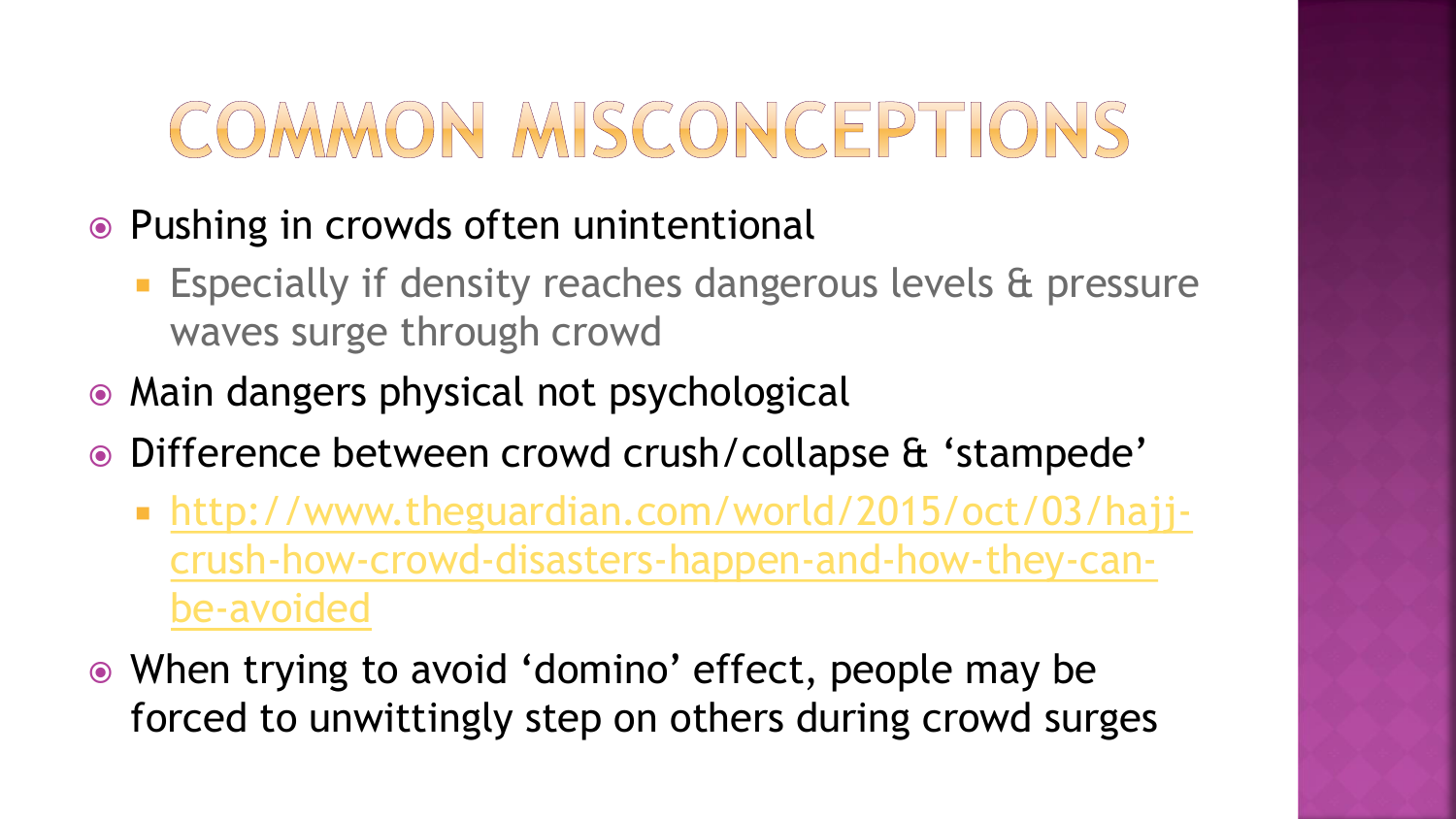#### **"FALSE ALARMS"**

Recent false alarms widely reported as 'panic' in media (Oxford Circus, Hawaii)

But easy for outside observers with benefit of hindsight to say that people 'over-reacted'

It's not 'panic' to take action against potentially lifethreatening warnings!

Risk that people won't take real emergencies seriously in future

http://dontpaniccorrectingmyths [aboutthecrowd.blogspot.co.uk/2](http://dontpaniccorrectingmythsaboutthecrowd.blogspot.co.uk/2018/01/hawaii-missile-alert-panic.html) 018/01/hawaii-missile-alertpanic.html



A EMERGENCY ALERTS

now

#### **Emergency Alert**

**BALLISTIC MISSILE THREAT INBOUND TO** HAWAII, SEEK IMMEDIATE SHELTER, THIS IS **NOT A DRILL.** 

Slide for more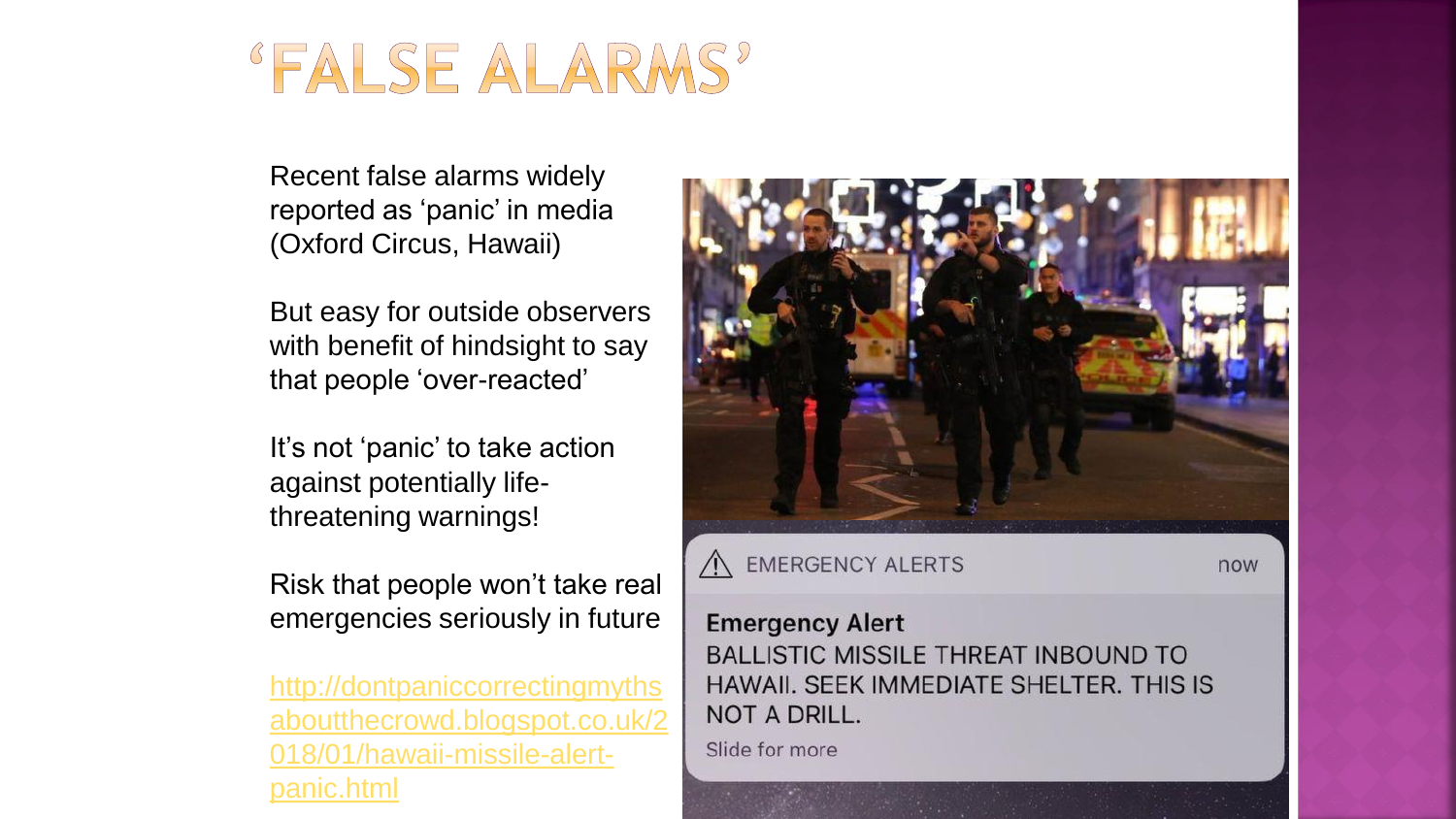# POTENTIAL ISSUES...

- Problematic behaviour possible in fires
	- But calling it 'panic' doesn't help address problem!
- Delaying exit to safety/'freezing'
- People tend to leave by route they entered, even if closer exits are available (especially if dark, smoke, etc)
- Some situations can cast people in competition with each other (Las Vegas plane fire 2015)
	- **http://dontpaniccorrectingmythsaboutthecrowd.** [blogspot.co.uk/2015/09/las-vegas-plane-fire](http://dontpaniccorrectingmythsaboutthecrowd.blogspot.co.uk/2015/09/las-vegas-plane-fire-and-evacuation.html)and-evacuation.html



**Stuart McAllister** @Stu\_McAllister

Follow

I do find it disgusting that these people all valued their hand luggage above the other passengers lives 8:36 AM - 9 Sep 2015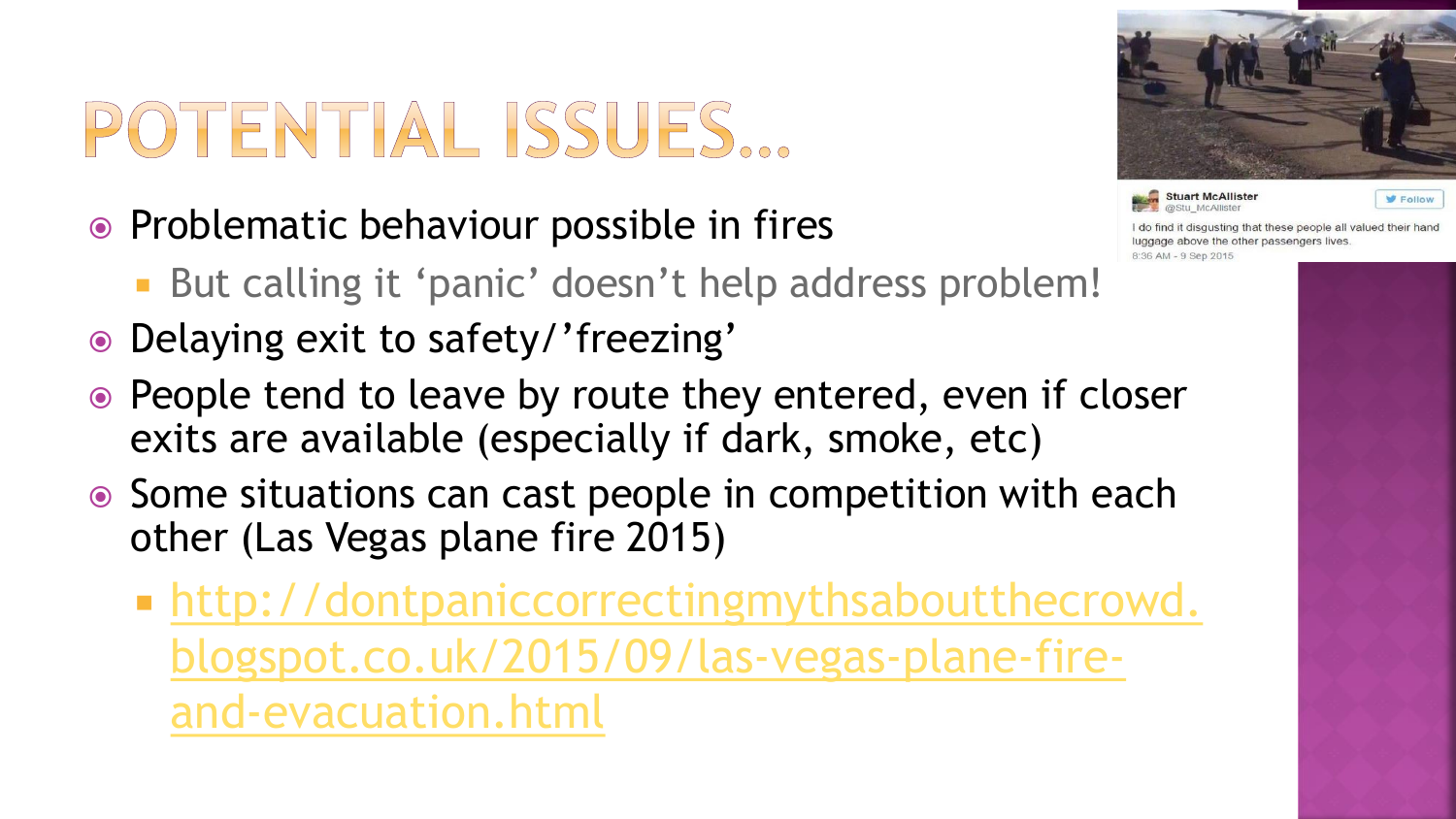#### SHARED IDENTITY POST DISASTER

- Does shared experience of adversity endure post emergency?
- **Grenfell Tower & community support** 
	- http://dontpaniccorrectingmythsaboutthecrowd.blogsp [ot.co.uk/2017/08/notting-hill-carnival-collective](http://dontpaniccorrectingmythsaboutthecrowd.blogspot.co.uk/2017/08/notting-hill-carnival-collective-support.html)support.html
- Ongoing social justice campaign in response to disaster
	- https://blogs.sussex.ac.uk/crowdsidentities/2017/10 4/what-happens-after-a-disaster/

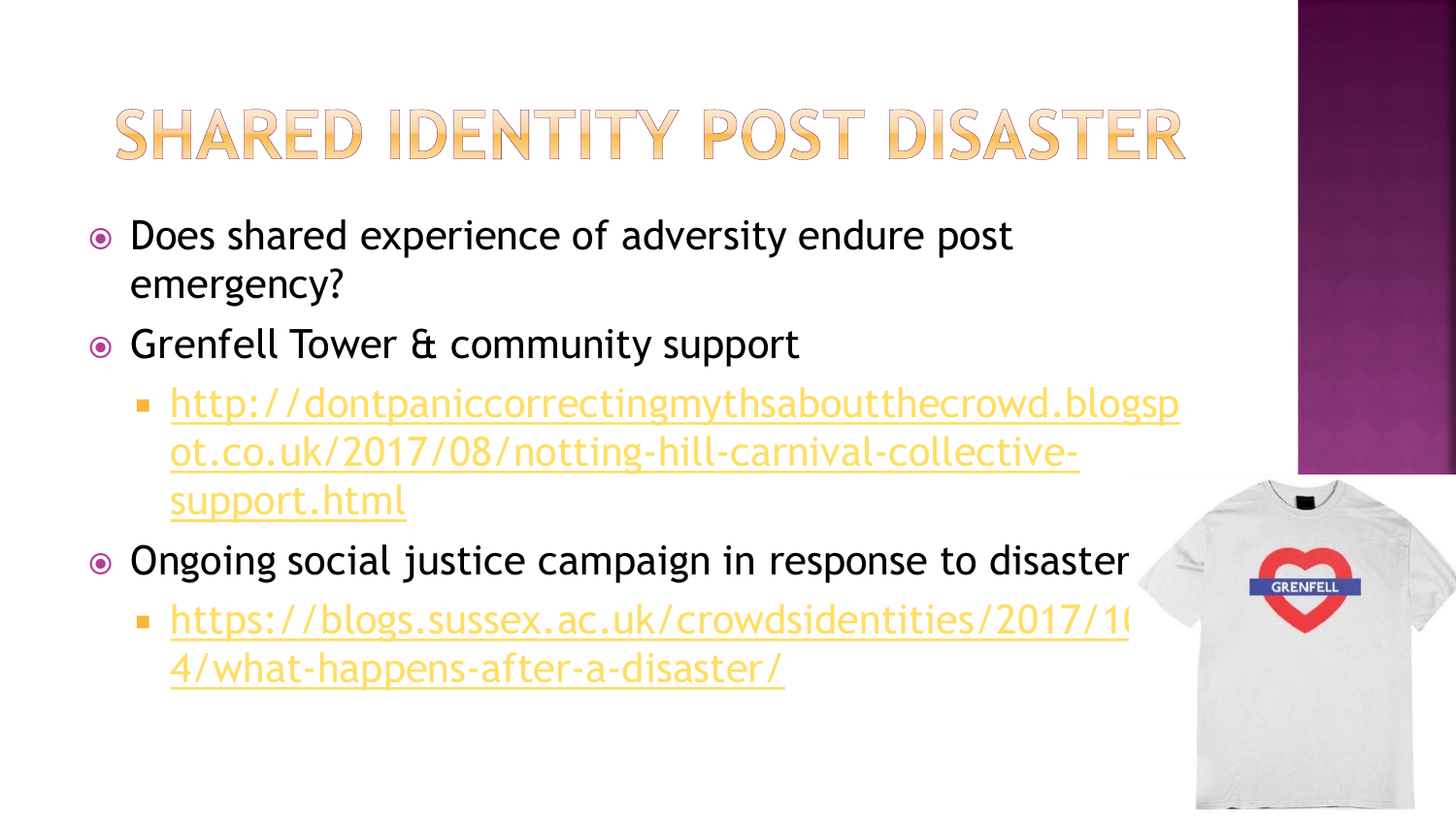# THE POLITICS OF RESILIENCE

- Rhetorical nature of resilience in national emergencies
- But vulnerability still assumed
- Resilience shouldn't be excuse for not taking public protection seriously/cutting post disaster support
- Resilience doesn't mean absence of distress/disruption, but ability to bounce back (or forward!) if given resources to do so





#### **NOW PANIC AND FREAK OUT**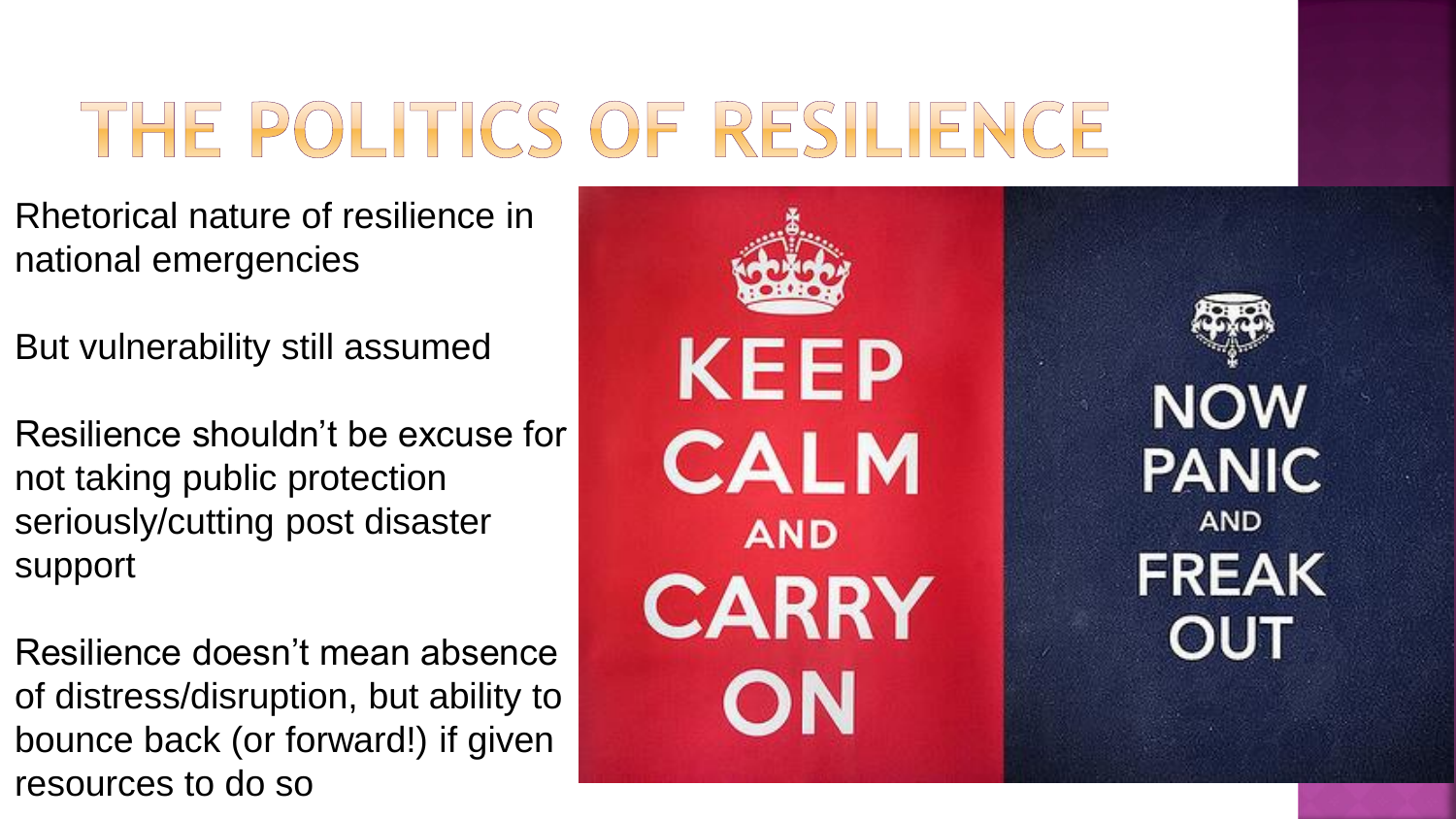# OK, BUT SO **WHAT?**

Possible applications of the research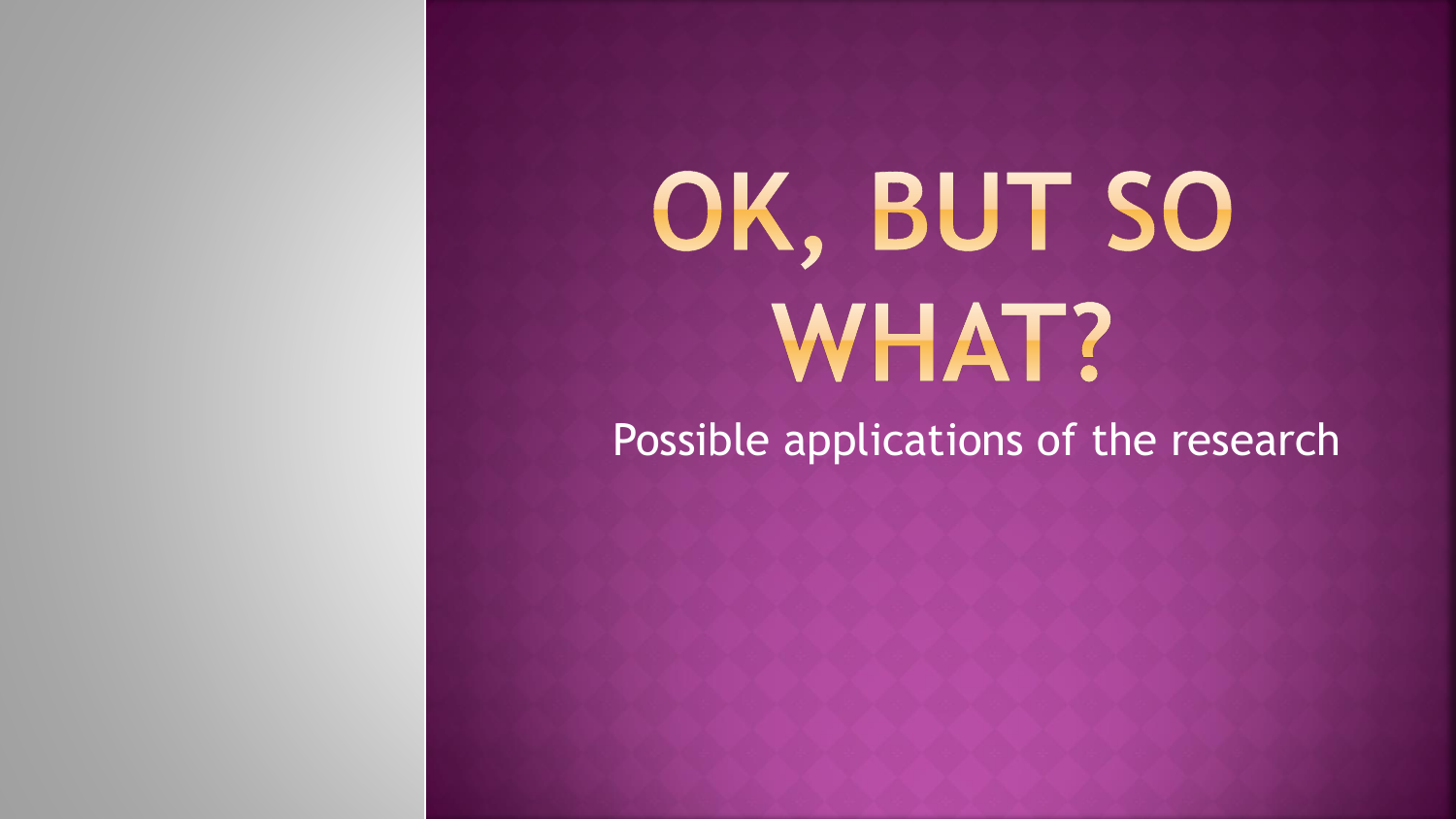#### PLAN EMERGENCY RESPONSE

- Take the possibility of emergency seriouslydon't think 'it won't happen to us!'
- Train staff in knowledge of location, and how to relay information effectively in emergencies
- Don't say 'don't panic'
	- **Exercise Expectation of panic & foster mistrust**
- Practice makes a difference;
	- WTC evacuation rates- 1993 vs 2001
	- **99% of those below planes' impact escaped**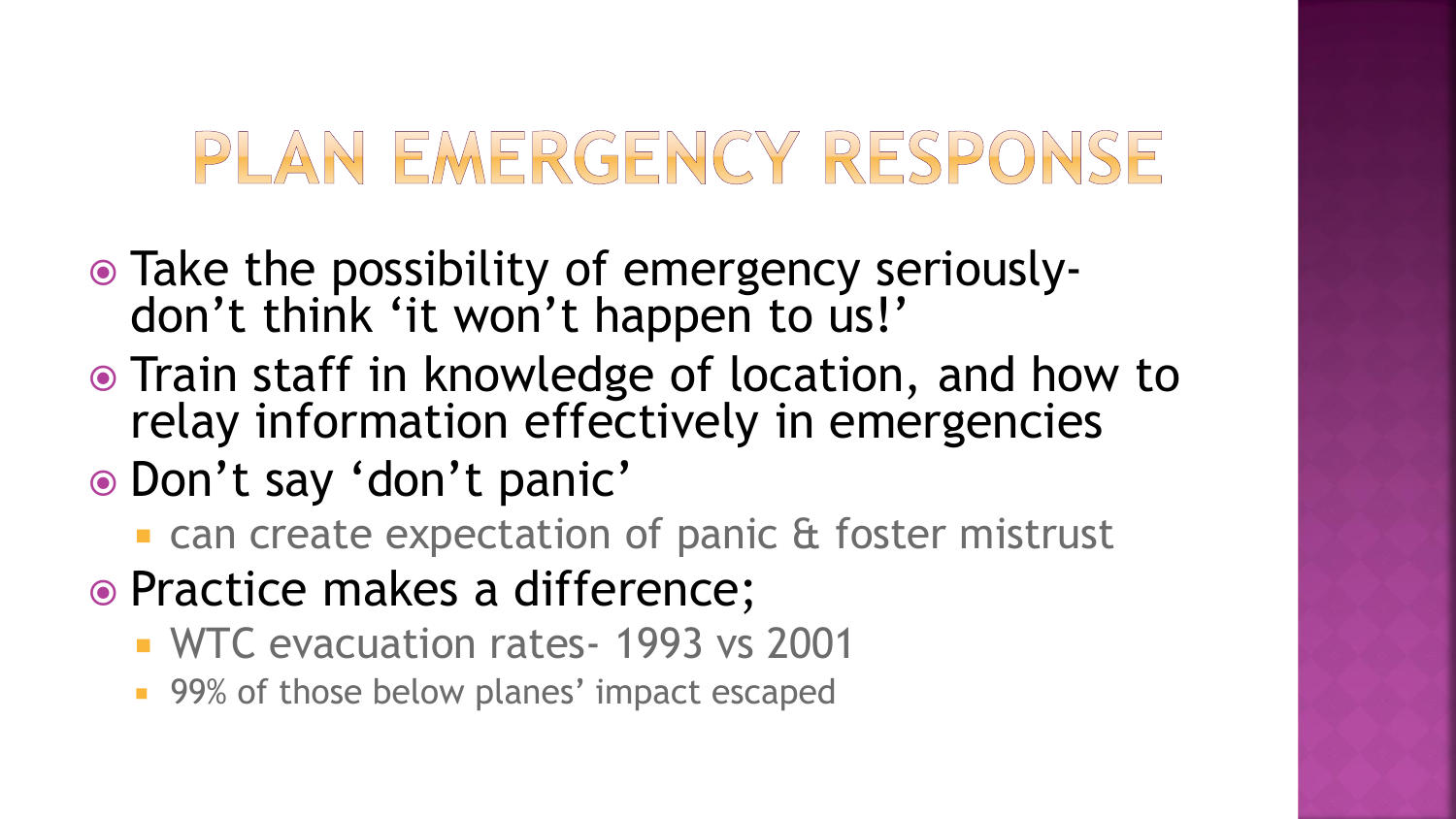# MORE INFO RATHER THAN LESS

- Very little evidence that people panic if made aware of a threat & some shows opposite
	- **Proulx & Sime 1991**
- Use of radio code words helps keep professional composure but no evidence people stampede if they hear 'FIRE!'
- If info given in clear ways that people can safely act upon to escape threat, they usually do
- Deliberately withholding info could delay evacuations & cause problems in future emergencies as people may not trust messages
- 'Stay put' advice untenable post Grenfell & now being investigated by Metropolitan Police
	- <https://www.bbc.co.uk/news/uk-44351567>
	- <https://www.bbc.co.uk/news/uk-44396757>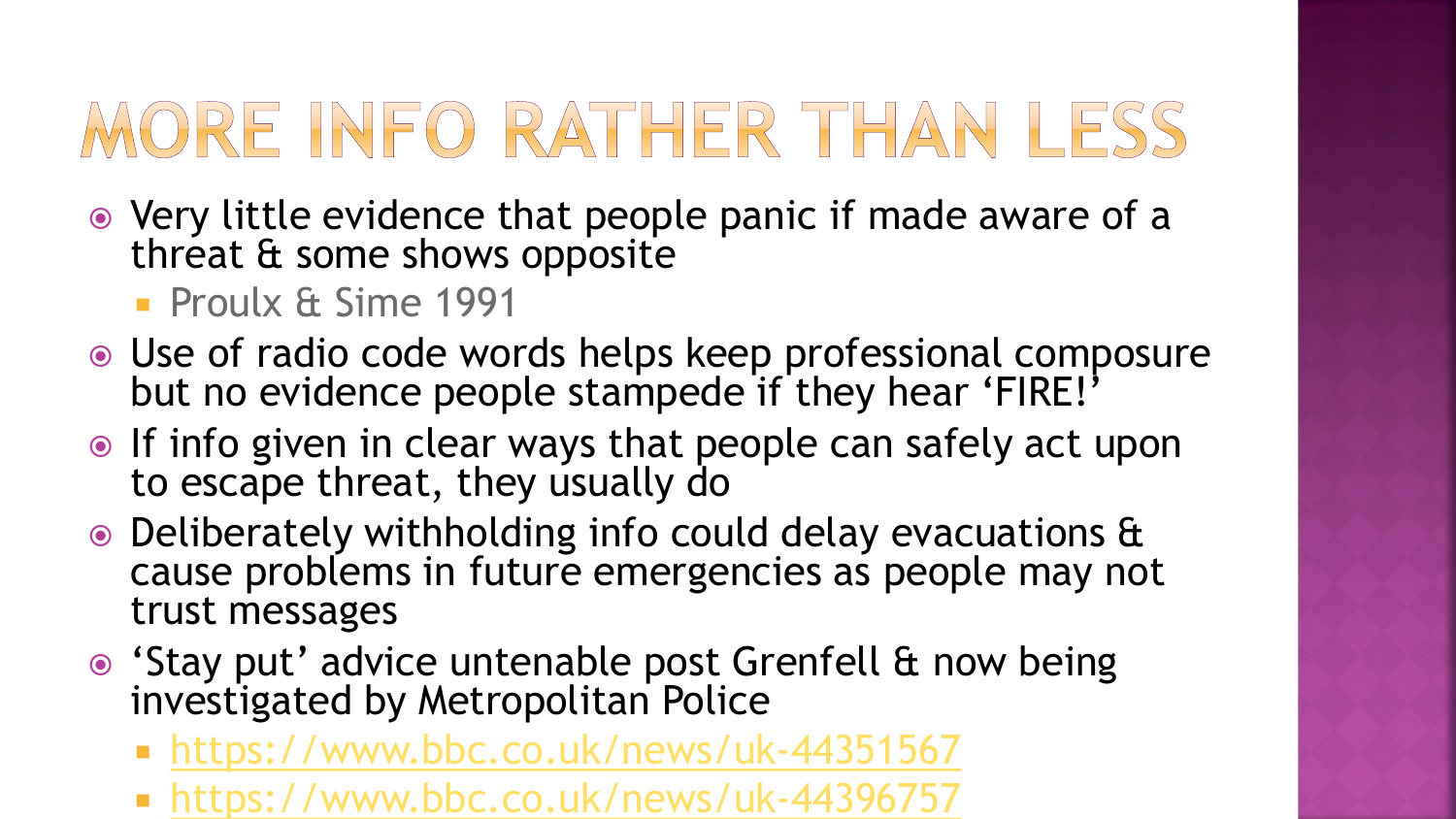#### DELIVERY OF INFORMATION IS IMPORTANT

- Info needs to be clear, unambiguous, delivered confidently, & come from credible source that people identify with
- This can vary with audience
	- **Residents, commuters, football fans, etc**
- Those involved in crowd management need to be aware of local context, any relevant behavioural norms, allow crowd to self-manage/ help evacuate those less able etc
- Try to encourage shared identity in messages
	- Don't refer to people as 'customers', as financial considerations can encourage individualistic view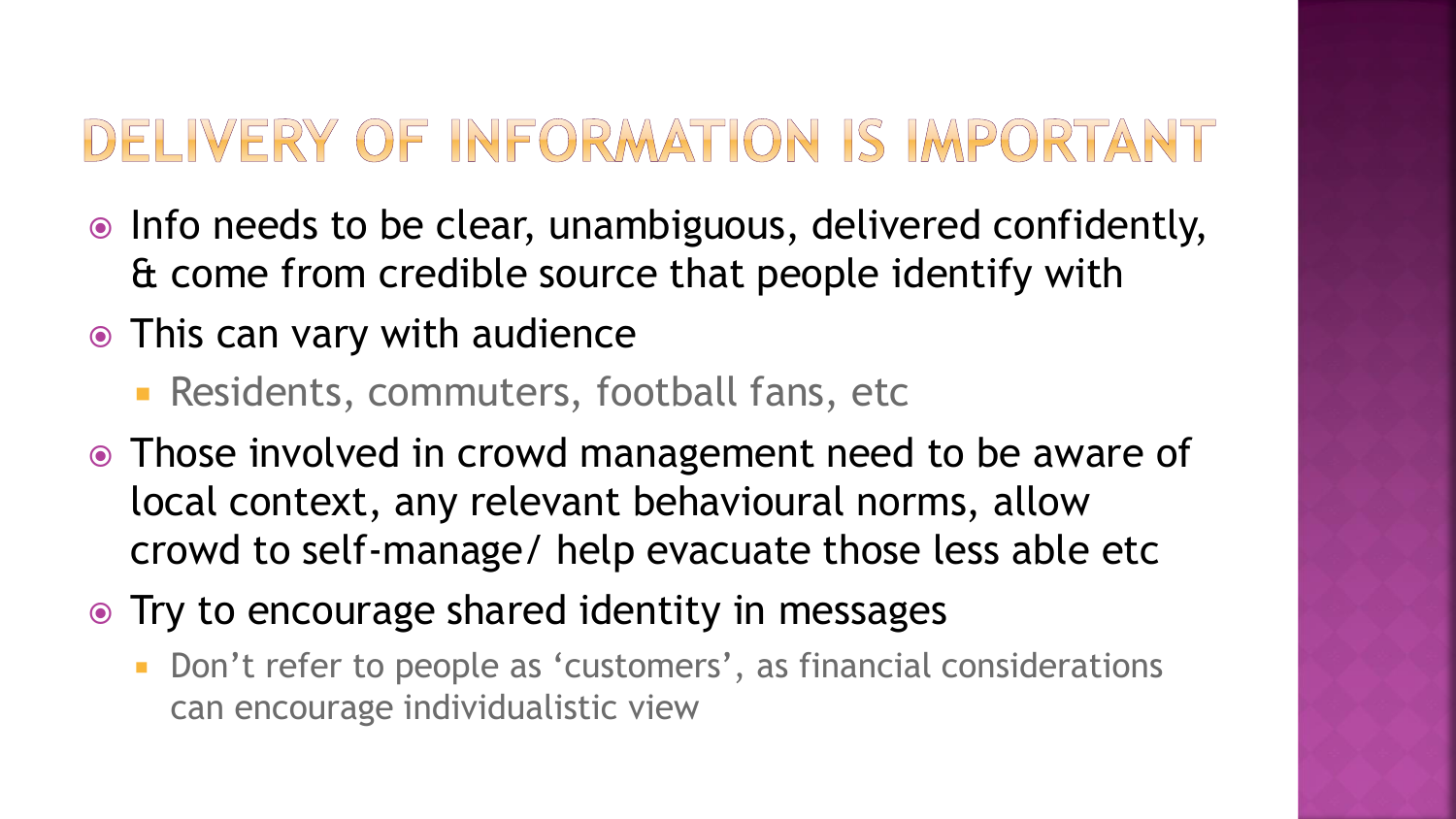#### EXAMPLE OF GOOD INFO DELIVERY



'You need to be scared, you need to be concerned, you need to get your butts moving out of New Orleans now! … We are ordering a mandatory evacuation of the city of New Orleans starting in the morning at 8am on the West Bank… we give you 4 hours to evacuate'

(Ray Negin, Mayor of New Orleans. 31st August 2008)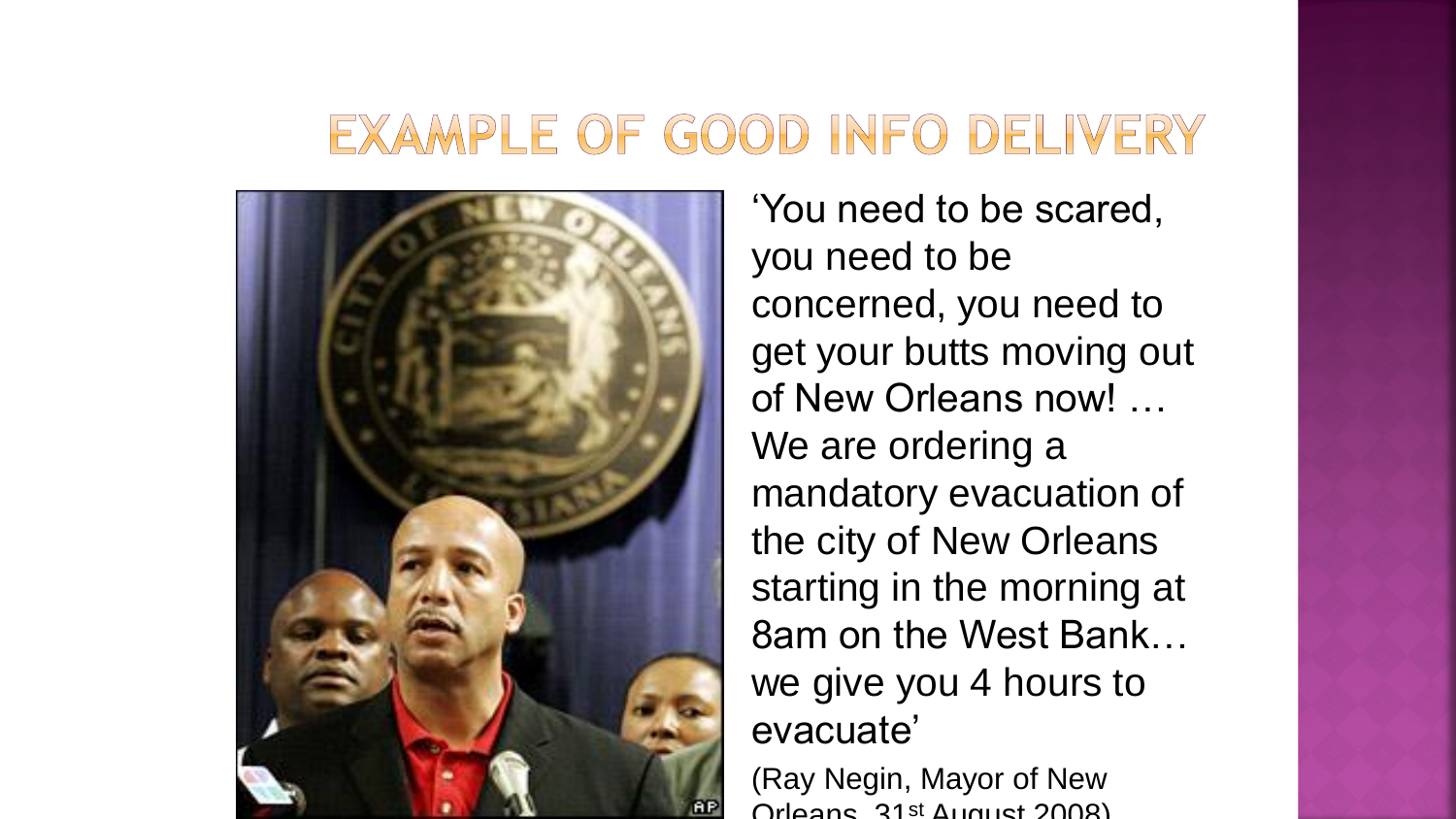



- Rather than too 'shocked/panicked' to act, bystanders can & do intervene in emergencies to help injured & lead others to safety
	- Nairobi Mall 2013 & Manchester Arena 2017
- Need for greater recognition of & planning for 'zero-responders' during emergencies Cocking (2013)
	- **Recommendations of Kerslake report into Manchester Arena bombing include call** for more public 1<sup>st</sup> aid training  $\hat{\sigma}$  plans to involve public in emergency response
	- [https://www.kerslakearenareview.co.uk/media/1022/kerslake\\_arena\\_revie](https://www.kerslakearenareview.co.uk/media/1022/kerslake_arena_review_printed_final.pdf) w\_printed\_final.pdf (p.154-6)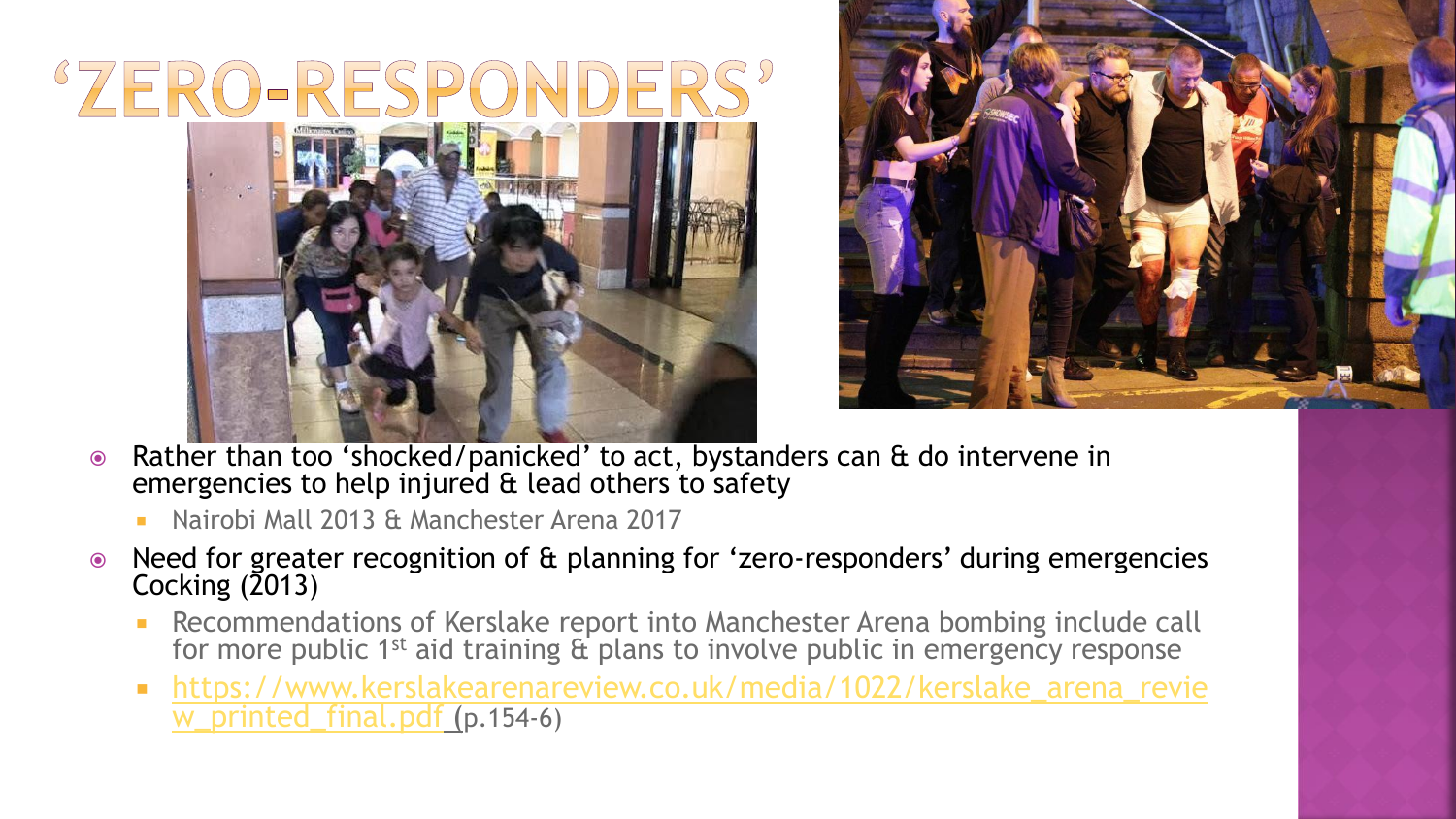#### GENERAL CONCLUSIONS

- Crowds often behave much better than they are usually given credit for
	- **CONCEPT OF MASS 'panic' a myth**
- 'panic' models should not be used in emergency planning
- Selfish behaviour usually individual & rarely spreads
- Risks associated with crowds usually due to physical constraints & lack of info rather than any inherent irrationality/selfishness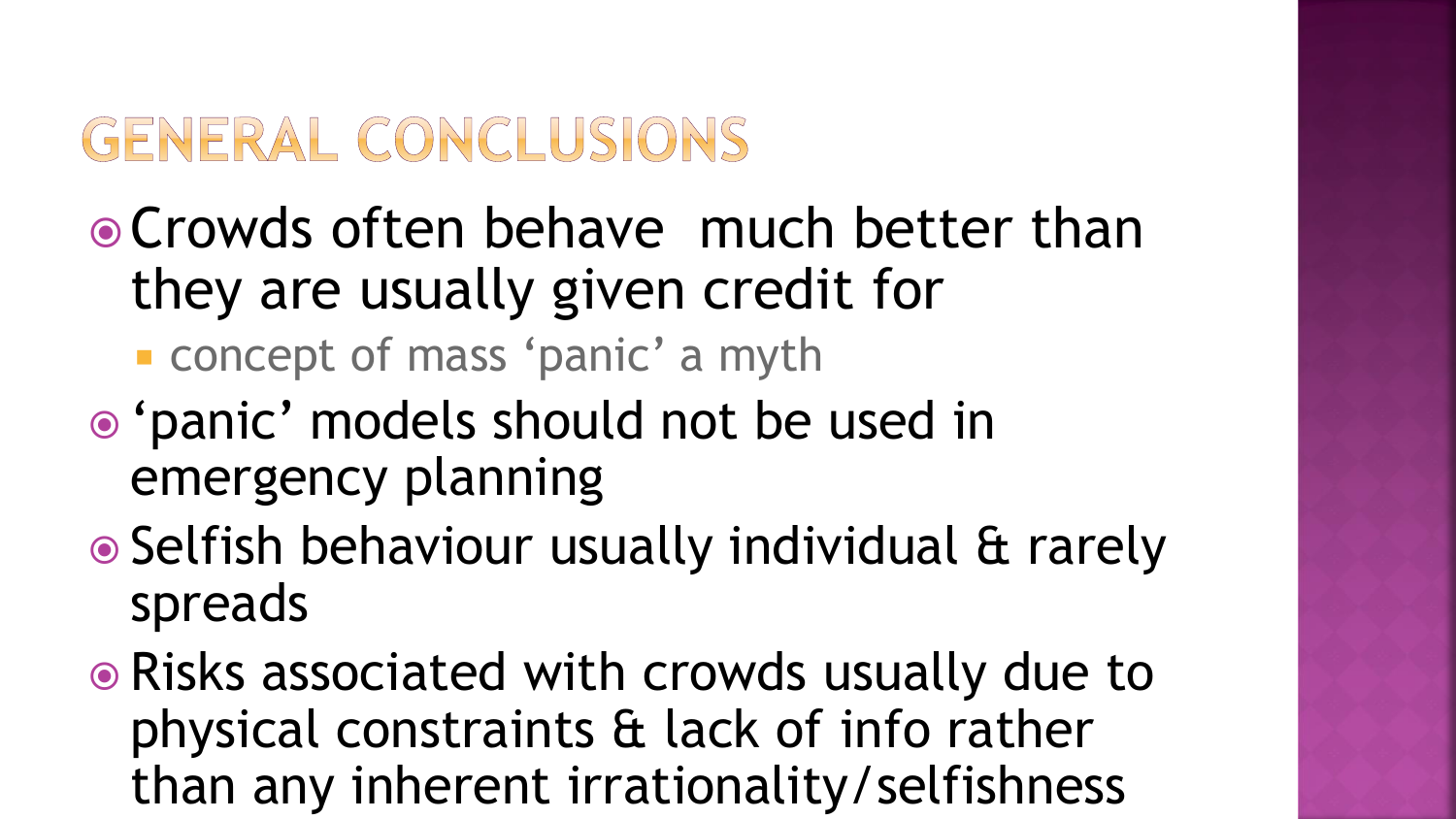#### REFERENCES

- Canter D (1990) *Fires & Human Behaviour.* Letts: London
- Cocking (2013a) Crowd flight during collective disorder- a momentary lapse of reason? *Journal of Investigative Psychology & Offender Profiling*. *10* (2) p.219-36. DOI: 10.1002/jip.1389
- Cocking, C. (2013b). The role of "zero-responders" during 7/7: Implications for the Emergency Services. *International Journal of the Emergency Services, 2* (2) 79-93.
- Cocking C (2014) Hillsborough's lesson don't fear the crowd. Published online in *The Conversation,* 15/4/2014**[; https://theconversation.com/hillsboroughs-lesson-dont-fear-the](https://theconversation.com/hillsboroughs-lesson-dont-fear-the-crowd-25618)crowd-25618**
- Cocking, C (2015) Don't panic about crowd panic**!** How disaster narratives can cast victims as villains. *Festival Insights* [http://www.festivalinsights.com/2015/09/dont-panic-crowd-panic](http://www.festivalinsights.com/2015/09/dont-panic-crowd-panic-disaster-narratives-cast-victims-villains/)disaster-narratives-cast-victims-villains/
- Cocking, C (2016) 'Collective Resilience and social support in the face of adversity- evidence from Social Psychology' in Kumar, U (ed.) 'Routledge International Handbook of Psychosocial Resilience'. Routledge, Taylor & Francis: UK
- Cocking C (2018) 'Zero-responders' and emergency response- a potential force multiplier? *Crisis Response Journal.* <https://www.crisis-response.com/>